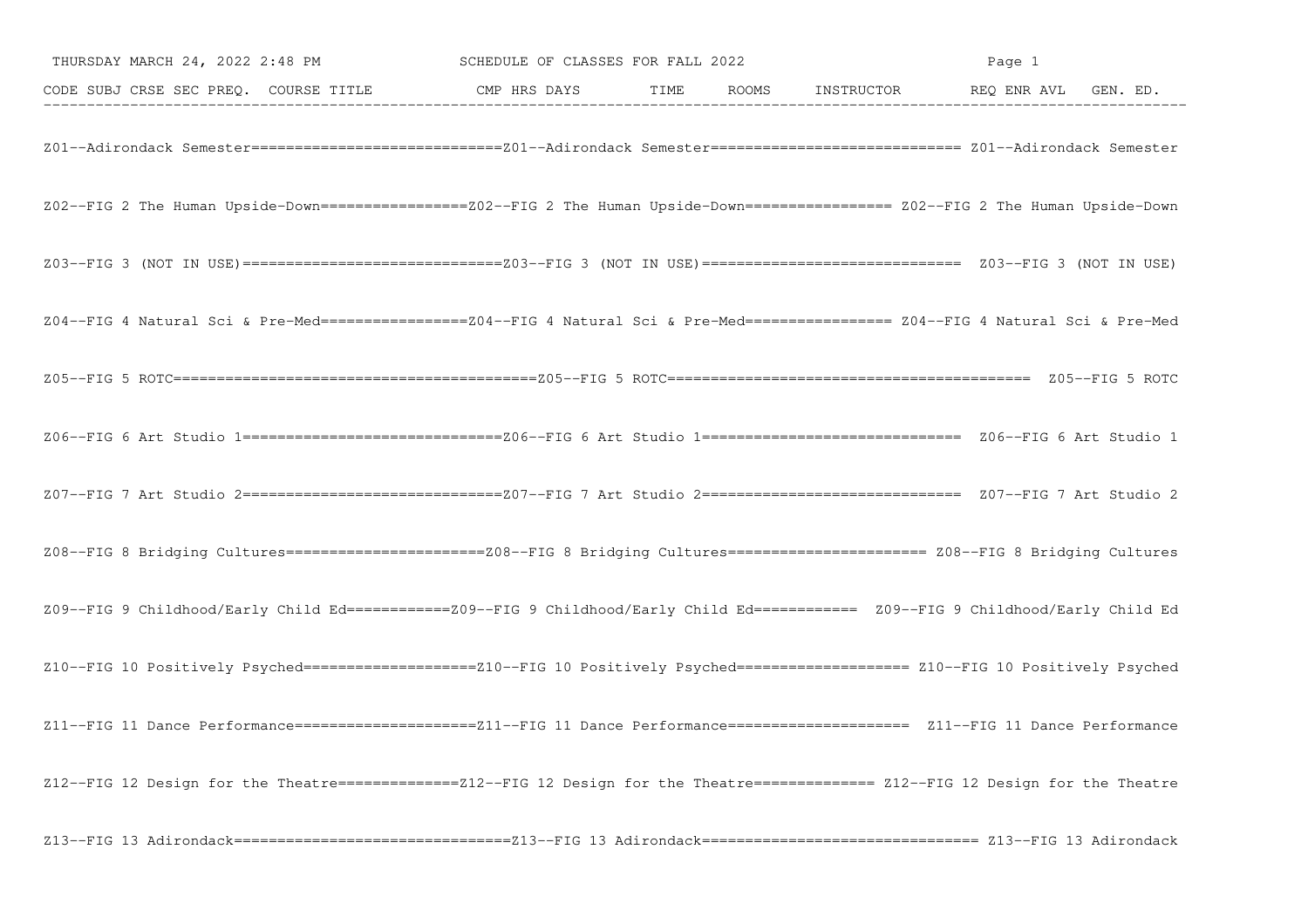|                                                                                                                                       | THURSDAY MARCH 24, 2022 2:48 PM SCHEDULE OF CLASSES FOR FALL 2022 |  | Page 2 |  |  |  |
|---------------------------------------------------------------------------------------------------------------------------------------|-------------------------------------------------------------------|--|--------|--|--|--|
| CODE SUBJ CRSE SEC PREQ. COURSE TITLE CMP HRS DAYS TIME ROOMS INSTRUCTOR REQ ENR AVL GEN. ED.                                         |                                                                   |  |        |  |  |  |
| Z14--FIG 14 International Studies===============214--FIG 14 International Studies============== Z14--FIG 14 International Studies     |                                                                   |  |        |  |  |  |
| Z15--FIG 15 Gender: Go Figure======================Z15--FIG 15 Gender: Go Figure===================== Z15--FIG 15 Gender: Go Figure   |                                                                   |  |        |  |  |  |
| Z16--FIG 16 Working Your Languages==============216--FIG 16 Working Your Languages============= Z16--FIG 16 Working Your Languages    |                                                                   |  |        |  |  |  |
| Z17--FIG 17 Secondary Education=================Z17--FIG 17 Secondary Education================== Z17--FIG 17 Secondary Education     |                                                                   |  |        |  |  |  |
|                                                                                                                                       |                                                                   |  |        |  |  |  |
| Z19--FIG 19 Invitation to Health =================219--FIG 19 Invitation to Health ================= Z19--FIG 19 Invitation to Health |                                                                   |  |        |  |  |  |
|                                                                                                                                       |                                                                   |  |        |  |  |  |
| Z21--FIG 21 Human Movement & Perf===============221--FIG 21 Human Movement & Perf============== Z21--FIG 21 Human Movement & Perf     |                                                                   |  |        |  |  |  |
| Z22--FIG 22 Theatre Tech & Perform===============Z22--FIG 22 Theatre Tech & Perform============= Z22--FIG 22 Theatre Tech & Perform   |                                                                   |  |        |  |  |  |
| Z23--FIG 23 Theatre Perf, Lit, Thry ===========Z23--FIG 23 Theatre Perf, Lit, Thry =========== Z23--FIG 23 Theatre Perf, Lit, Thry    |                                                                   |  |        |  |  |  |
|                                                                                                                                       |                                                                   |  |        |  |  |  |
|                                                                                                                                       |                                                                   |  |        |  |  |  |
|                                                                                                                                       |                                                                   |  |        |  |  |  |